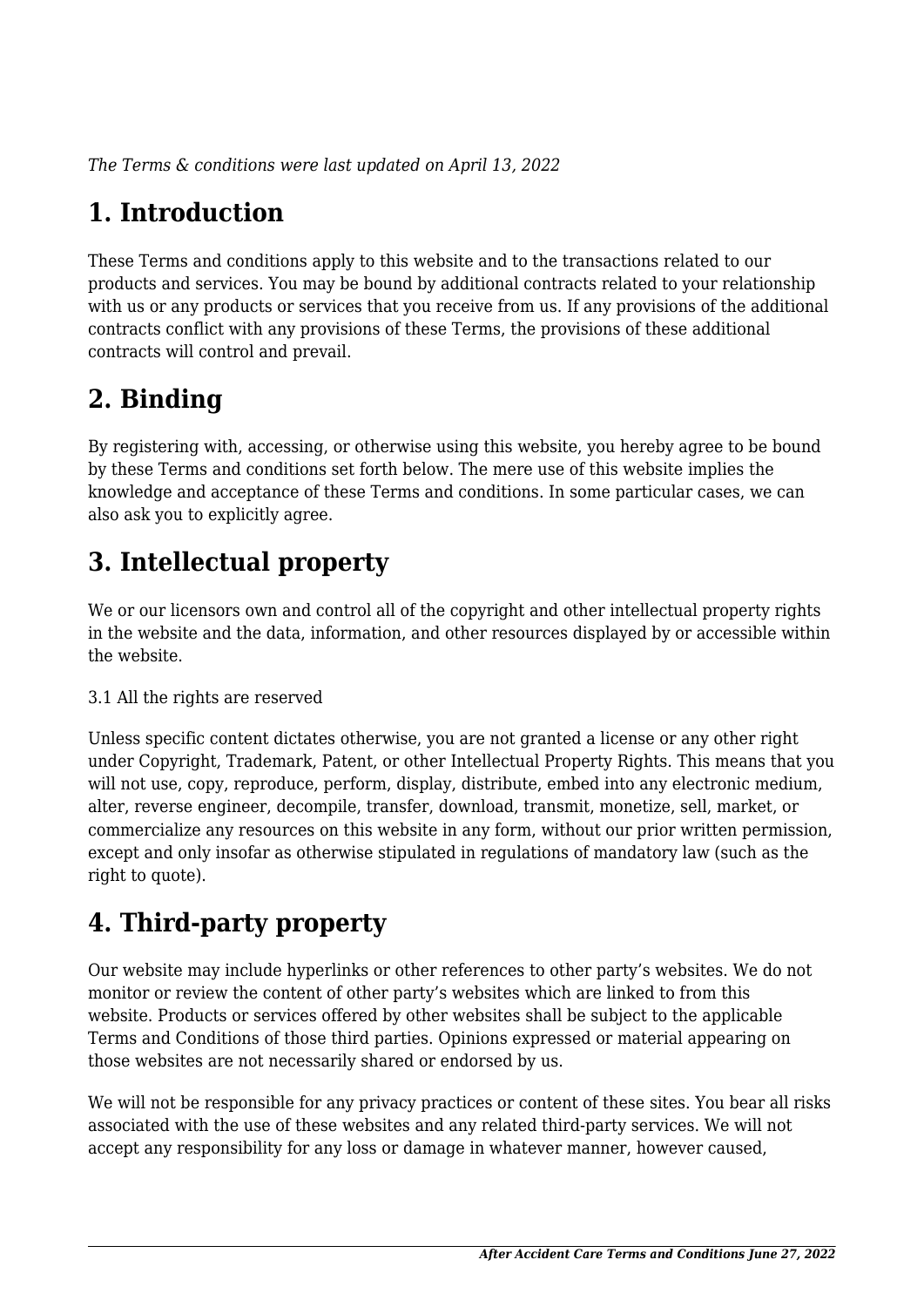resulting from your disclosure to third parties of personal information.

#### **5. Responsible use**

By visiting our website, you agree to use it only for the purposes intended and as permitted by these Terms, any additional contracts with us, and applicable laws, regulations, and generally accepted online practices and industry guidelines. You must not use our website or services to use, publish or distribute any material which consists of (or is linked to) malicious computer software; use data collected from our website for any direct marketing activity, or conduct any systematic or automated data collection activities on or in relation to our website.

Engaging in any activity that causes, or may cause, damage to the website or that interferes with the performance, availability, or accessibility of the website is strictly prohibited.

# **6. Content posted by you**

We may provide various open communication tools on our website, such as blog comments, blog posts, forums, message boards, ratings and reviews, and various social media services. It might not be feasible for us to screen or monitor all content that you or others may share or submit on or through our website. However, we reserve the right to review the content and to monitor all use of and activity on our website, and remove or reject any content in our sole discretion. By posting information or otherwise using any open communication tools as mentioned, you agree that your content will comply with these Terms and Conditions and must not be illegal or unlawful or infringe any person's legal rights.

# **7. Idea submission**

Do not submit any ideas, inventions, works of authorship, or other information that can be considered your own intellectual property that you would like to present to us unless we have first signed an agreement regarding the intellectual property or a non-disclosure agreement. If you disclose it to us absent such written agreement, you grant to us a worldwide, irrevocable, non-exclusive, royalty-free license to use, reproduce, store, adapt, publish, translate and distribute your content in any existing or future media.

#### **8. Termination of use**

We may, in our sole discretion, at any time modify or discontinue access to, temporarily or permanently, the website or any Service thereon. You agree that we will not be liable to you or any third party for any such modification, suspension or discontinuance of your access to, or use of, the website or any content that you may have shared on the website. You will not be entitled to any compensation or other payment, even if certain features, settings, and/or any Content you have contributed or have come to rely on, are permanently lost. You must not circumvent or bypass, or attempt to circumvent or bypass, any access restriction measures on our website.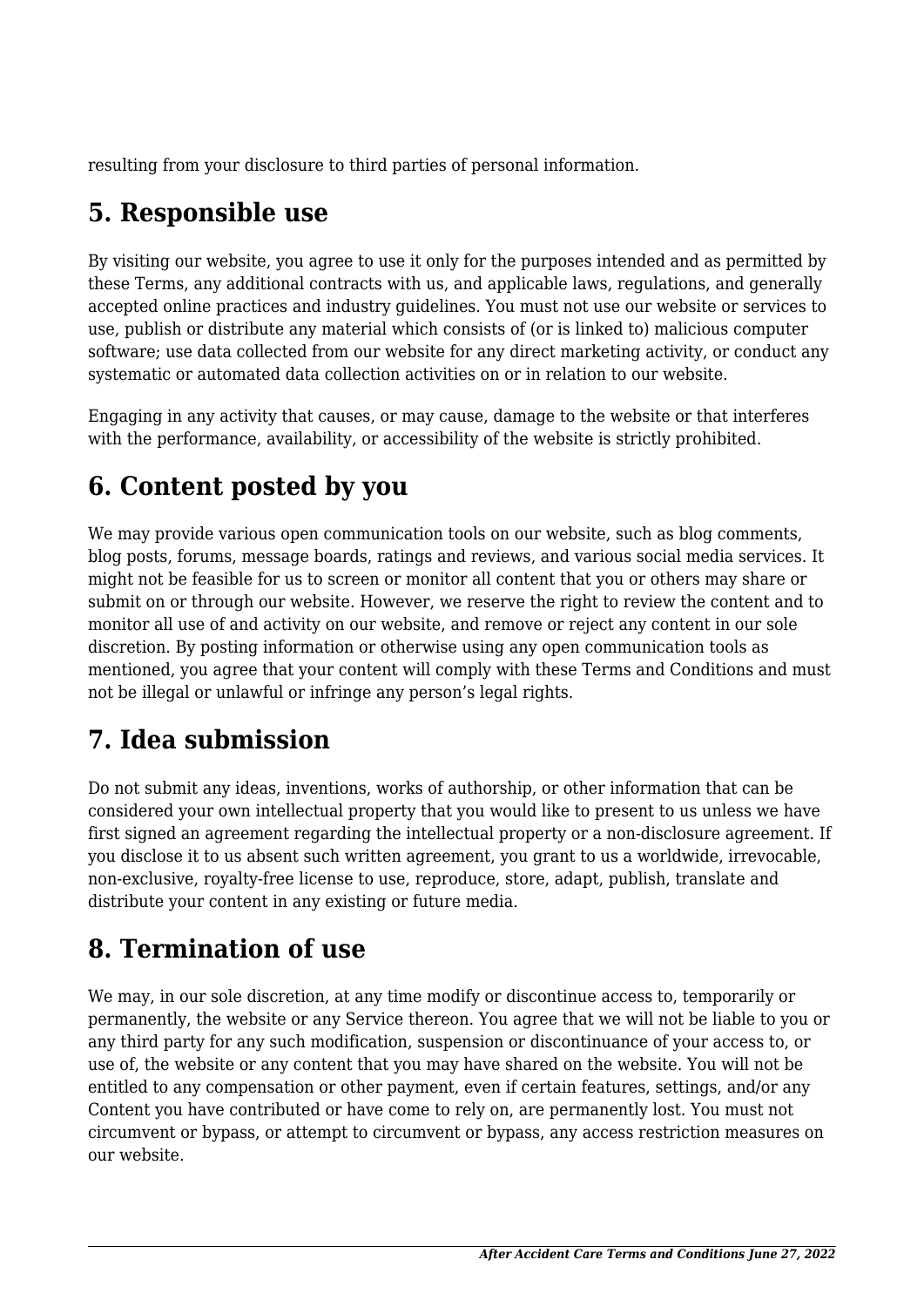#### **9. Warranties and liability**

Nothing in this section will limit or exclude any warranty implied by law that it would be unlawful to limit or to exclude. This website and all content on the website are provided on an "as is" and "as available" basis and may include inaccuracies or typographical errors. We expressly disclaim all warranties of any kind, whether express or implied, as to the availability, accuracy, or completeness of the Content. We make no warranty that:

- this website or our content will meet your requirements;
- this website will be available on an uninterrupted, timely, secure, or error-free basis.

Nothing on this website constitutes or is meant to constitute, legal, financial or medical advice of any kind. If you require advice you should consult an appropriate professional.

The following provisions of this section will apply to the maximum extent permitted by applicable law and will not limit or exclude our liability in respect of any matter which it would be unlawful or illegal for us to limit or to exclude our liability. In no event will we be liable for any direct or indirect damages (including any damages for loss of profits or revenue, loss or corruption of data, software or database, or loss of or harm to property or data) incurred by you or any third party, arising from your access to, or use of, our website.

Except to the extent any additional contract expressly states otherwise, our maximum liability to you for all damages arising out of or related to the website or any products and services marketed or sold through the website, regardless of the form of legal action that imposes liability (whether in contract, equity, negligence, intended conduct, tort or otherwise) will be limited to the total price that you paid to us to purchase such products or services or use the website. Such limit will apply in the aggregate to all of your claims, actions and causes of action of every kind and nature.

#### **10. Privacy**

To access our website and/or services, you may be required to provide certain information about yourself as part of the registration process. You agree that any information you provide will always be accurate, correct, and up to date.

We have developed a policy to address any privacy concerns you may have. For more information, please see our **Privacy Statement** and our Cookie Policy.

# **11. Accessibility**

We are committed to making the content we provide accessible to individuals with disabilities. If you have a disability and are unable to access any portion of our website due to your disability, we ask you to give us a notice including a detailed description of the issue you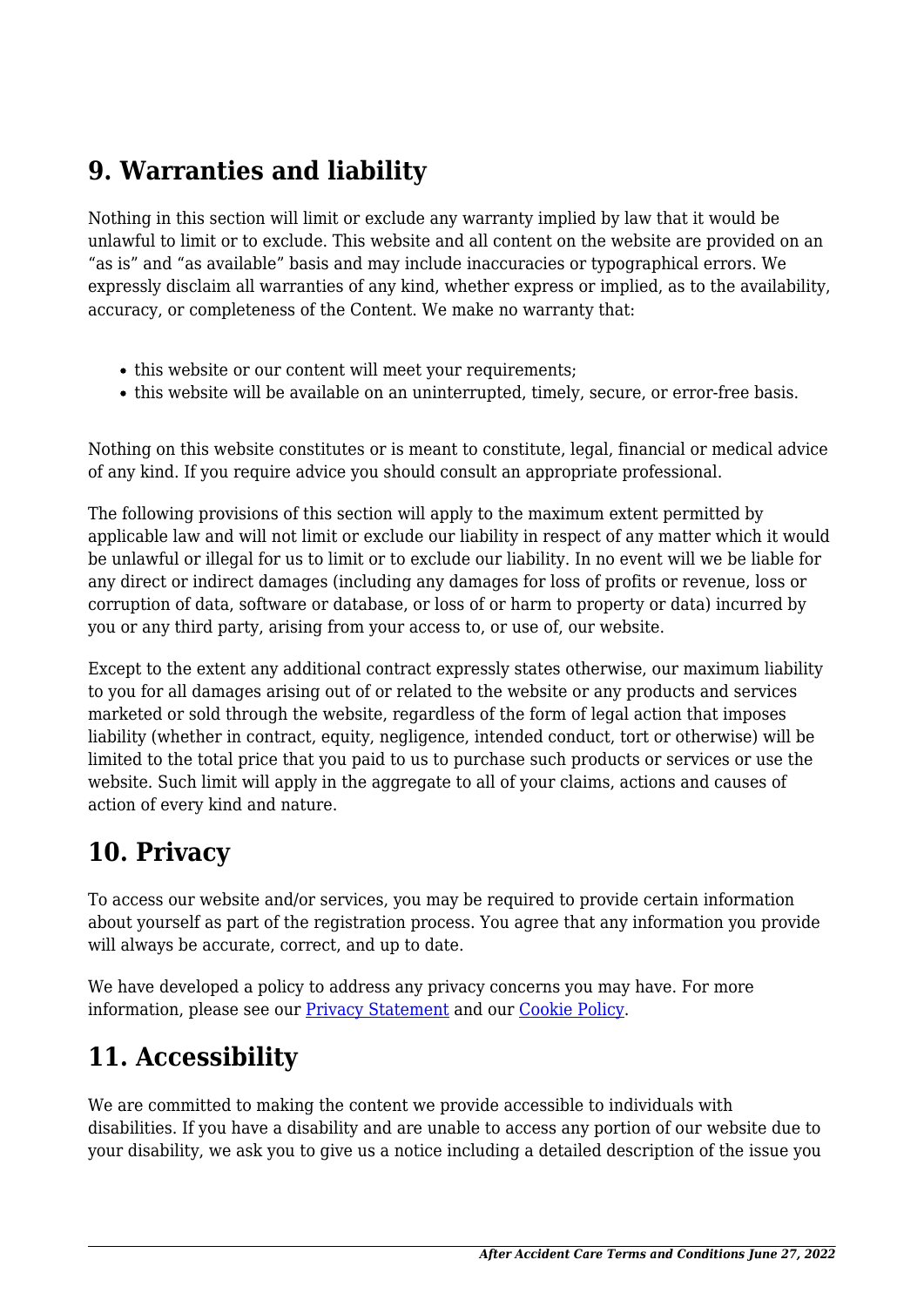encountered. If the issue is readily identifiable and resolvable in accordance with industrystandard information technology tools and techniques we will promptly resolve it.

### **12. Export restrictions / Legal compliance**

Access to the website from territories or countries where the Content or purchase of the products or Services sold on the website is illegal is prohibited. You may not use this website in violation of export laws and regulations of United States.

### **13. Assignment**

You may not assign, transfer or sub-contract any of your rights and/or obligations under these Terms and conditions, in whole or in part, to any third party without our prior written consent. Any purported assignment in violation of this Section will be null and void.

#### **14. Breaches of these Terms and conditions**

Without prejudice to our other rights under these Terms and Conditions, if you breach these Terms and Conditions in any way, we may take such action as we deem appropriate to deal with the breach, including temporarily or permanently suspending your access to the website, contacting your internet service provider to request that they block your access to the website, and/or commence legal action against you.

# **15. Force majeure**

Except for obligations to pay money hereunder, no delay, failure or omission by either party to carry out or observe any of its obligations hereunder will be deemed to be a breach of these Terms and conditions if and for as long as such delay, failure or omission arises from any cause beyond the reasonable control of that party.

# **16. Indemnification**

You agree to indemnify, defend and hold us harmless, from and against any and all claims, liabilities, damages, losses and expenses, relating to your violation of these Terms and conditions, and applicable laws, including intellectual property rights and privacy rights. You will promptly reimburse us for our damages, losses, costs and expenses relating to or arising out of such claims.

#### **17. Waiver**

Failure to enforce any of the provisions set out in these Terms and Conditions and any Agreement, or failure to exercise any option to terminate, shall not be construed as waiver of such provisions and shall not affect the validity of these Terms and Conditions or of any